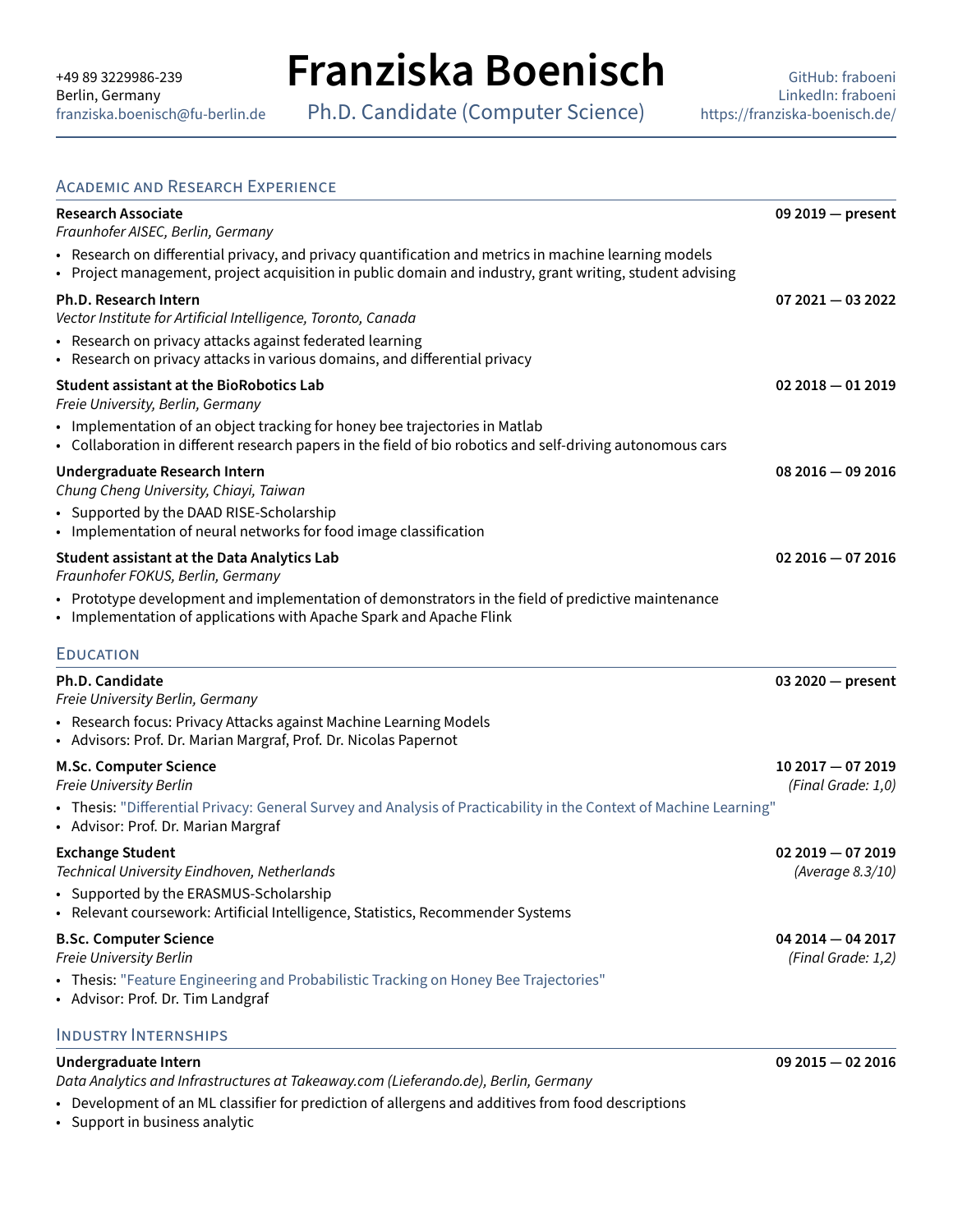## PRIZES AND HONORS

| Fraunhofer TALENTA Start Scholarship, Fraunhofer Society                                                | $012020 - 122021$ |
|---------------------------------------------------------------------------------------------------------|-------------------|
| $3^{rd}$ prize: Forum Junge Spitzenforscher, German Industrial Research Foundation                      | 11 20 20          |
| German National Merit Foundation Scholarship, Studienstiftung des deutschen Volkes                      | $042015 - 072019$ |
| Grace Hopper Celebration Travel Scholarship, Hasso-Plattner-Institute                                   | 09 2018           |
| Taalunie Zomercursus Nederlands Scholarship, Taalunie                                                   | 08 2018           |
| DAAD RISE Research Scholarship, DAAD (German Academic Exchange Service)                                 | $082016 - 092016$ |
| Kulturweit Scholarship, DAAD (German Academic Exchange Service)                                         | $022013 - 022014$ |
| German Association of Mathematicians Higher Education Entrance Prize, DMV (German Mathematical Society) | 07 2012           |

### **TEACHING**

| Seminar Trustworthy Machine Learning, Freie University Berlin                             | Summer 2022             |
|-------------------------------------------------------------------------------------------|-------------------------|
| Software Project Privacy Evaluation of Machine Learning Models, Freie University Berlin   | Summer 2021             |
| Teaching Assistant in Security Protocols and Infrastructures, Freie University Berlin     | Winter 2020             |
| Seminar Machine Learning and IT-Security, Freie University Berlin                         | Summer 2020             |
| Seminar Hello brand new data world, University of Bayreuth                                | Summer 2020             |
| Teaching Assistant in Security Protocols and Infrastructures, Freie University Berlin     | Winter 2019             |
| Lecture ProInformatik VI: Python Programming for Female Students, Freie University Berlin | Summer 2018             |
| Girl's Day Workshop Program your own App, Freie University Berlin                         | Spring 2016, 2017, 2018 |
|                                                                                           |                         |

#### PUBLICATIONS

- [1] Franziska Boenisch, Adam Dziedzic, Roei Schuster, Ali Shahin Shamsabadi, Ilia Shumailov, and Nicolas Papernot. When the curious abandon honesty: Federated learning is not private. *arXiv preprint arXiv:2112.02918*, 2021.
- [2] Anvith Thudi, Ilia Shumailov, Franziska Boenisch, and Nicolas Papernot. Bounding membership inference. 2021. <https://openreview.net/pdf?id=Mh40mAxxAUz>.
- [3] Franziska Boenisch, Reinhard Munz, Marcel Tiepelt, Simon Hanisch, Christiane Kuhn, and Paul Francis. Side-channel attacks on query-based data anonymization. In Proceedings of the 2021 ACM SIGSAC Conference on Computer and Communications Security, pages 1254–1265, 2021.
- [4] Franziska Boenisch. A systematic review on model watermarking for neural networks. Frontiers in Big Data, 4, 2021.
- [5] Peter Sörries, Claudia Müller-Birn, Katrin Glinka, Franziska Boenisch, Marian Margraf, Sabine Sayegh-Jodehl, and Matthias Rose. Privacy needs reflection: Conceptional design rationales for privacy-preserving explanation user interfaces. Mensch und Computer 2021-Workshopband, 2021.
- [6] Franziska Boenisch, Verena Battis, Nicolas Buchmann, and Maija Poikela. "I never thought about securing my machine learning systems": A study of security and privacy awareness of machine learning practitioners. In Mensch und Computer 2021, pages 520–546. 2021.
- [7] Franziska Boenisch, Philip Sperl, and Konstantin Böttinger. Gradient masking and the underestimated robustness threats of differential privacy in deep learning. *arXiv preprint arXiv:2105.07985*, 2021.
- [8] Christopher Mühl and Franziska Boenisch. Personalized pate: Differential privacy for machine learning with individual privacy guarantees. arXiv preprint arXiv:2202.10517, 2022.
- [9] Tabea Kossen, Manuel Alexander Hirzel, Vince Istvan Madai, Franziska Boenisch, Anja Hennemuth, Kristian Hildebrand, Sebastian Pokutta, Kartikey Sharma, Adam Hilbert, Jan Sobesky, et al. Towards sharing brain images: Differentially private tof-mra images with segmentation labels using generative adversarial networks. Frontiers in Artificial Intelligence, page 85.
- [10] Franziska Boenisch, Benjamin Rosemann, Benjamin Wild, David Dormagen, Fernando Wario, and Tim Landgraf. Tracking all members of a honey bee colony over their lifetime using learned models of correspondence. Frontiers in Robotics and AI, 5:35, 2018.